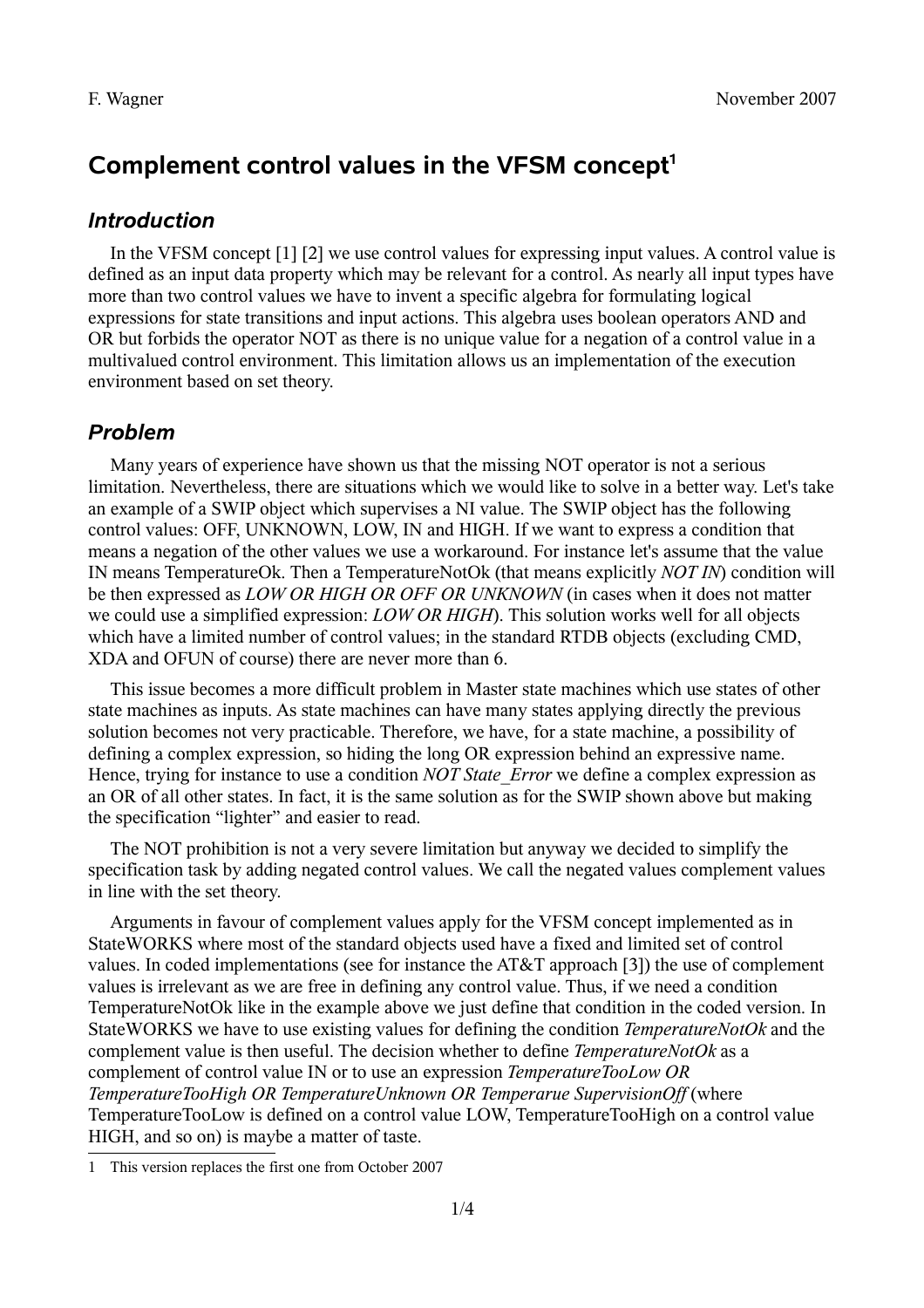Having this in mind we conclude that the use of a complement control value in StateWORKS should be limited to object types with a fixed predefined set of control values. The few types (CMD, XDA, OFUN) that allow the user to define any value needed do not require the complement. In StateWORKS editor we may define conditions of complement of control values for any object type but we should use it carefully.

#### *Solution*

In the specification we are going to use two forms of the control value: true and complement. A negated control value - its complement - is denoted by the prefix  $\sim$  and means any other value, for that object. For instance, for the above discussed SWIP object the ~IN means any other value: OFF, LOW, HIGH or UNKNOWN. We note in passing that in that case a complement value is always complete, covering all "other" control values. The complement of a state is especially powerful. For the example above, the value  $\sim$ State Error means that the Slave state machines is in any state except State\_Error.

#### *StateWORKS run-time implementation*

This concept makes the implementation of the VFSM Executor more complex. The implementation details are transparent for the user and therefore maybe not very interesting. Therefore, we limit our explanation to some basic observations.

An RTDB object inserts its input name into the virtual input. Without the complements the inputs of all RTDB objects are mutually exclusive. The use of complements has changed this rule: at a given moment more than one input of a given object may exist in the virtual input. For instance, let's take again the SWIP object. It has 5 true control values: OFF, LOW, IN, HIGH and UNKNOWN. Let's assume that we use 3 of them: LOW, IN and ~IN defining on them names: Too Low, Ok and Not Ok. Depending on the SWIP value the virtual input contains then :

| <b>SWIP control value</b> | virtual input         |
|---------------------------|-----------------------|
| <b>OFF</b>                | {Not Ok}              |
| LOW                       | $\{Too Low, Not Ok\}$ |
| IN                        | ${Ok}$                |
| <b>HIGH</b>               | {Not Ok}              |
| <b>UNKNOWN</b>            | {Not Ok}              |

The content of a virtual input for the true value OFF might be empty  $({\{\})$ ; it is a question of a definition.

Note some specific situations in the specification:

- Ok & Not Ok = false
- Ok | Not Ok = true

corresponding to the rules of the boolean algebra.

Although the theoretical basis is a relatively simple one an implementation of the VFSM Executor is not that simple. The reason is that a straightforward implementation would require the use of a set with elements like *A* and ~*A*. As the RTDB uses sets of integers the implementation has to be a bit more sophisticated but that is another story.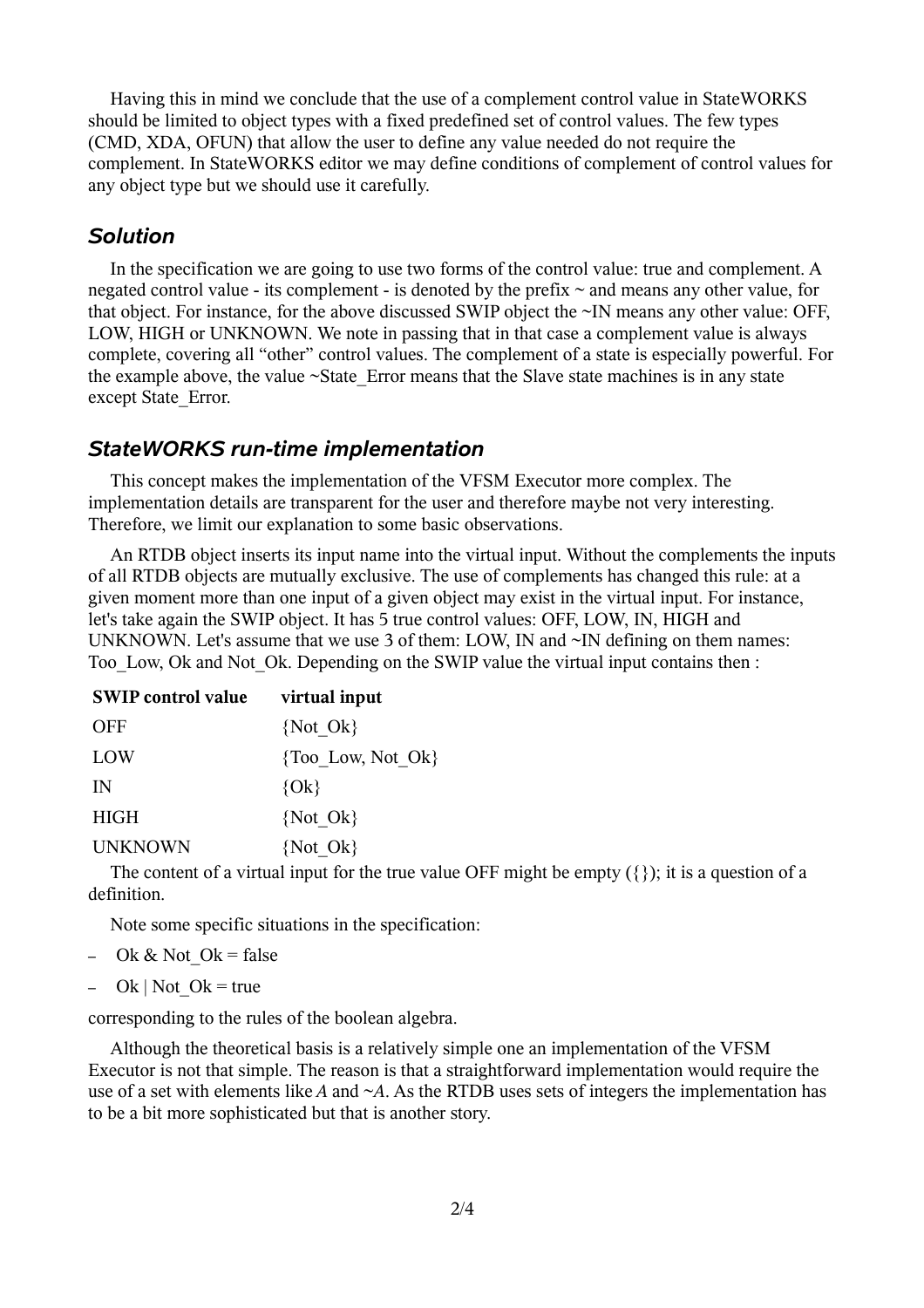## *StateWORKS Studio*

| <b>Input Name Dictionary</b> |                         |                       |                          |               |
|------------------------------|-------------------------|-----------------------|--------------------------|---------------|
| Input Name                   | I/O Object ID<br>$\sim$ | Input $\sqrt{2}$ alue | Init                     |               |
|                              | $\blacktriangledown$    |                       |                          |               |
| CmdRegulate                  | MyCmd                   | 3                     |                          | Add           |
| CmdClose                     | MyCmd                   | $\overline{2}$        |                          |               |
| CmdOpen                      | MyCmd                   |                       | $\blacksquare$           | Modify        |
| TimB_OVER                    | TimB                    | <b>OVER</b>           | $\blacksquare$           |               |
| NOT_TimO_RUN                 | TimO                    | $~\tilde{}$ RUN       | $\blacksquare$           | Delete        |
| TimO_OVER                    | TimO                    | <b>OVER</b>           | $\blacksquare$           |               |
| FlowControl_OFF              | SwipF                   | 0FF                   | $\blacksquare$           |               |
| Flow_HIGH                    | SwipF                   | HIGH                  | ٠                        |               |
| Flow_IN                      | SwipF                   | IN                    | $\overline{\phantom{a}}$ | Create names  |
| Flow_LOW                     | SwipF                   | LOW                   | $\blacksquare$           |               |
| Flow_OutOfRange              | SwipF                   | $^{\sim}$ IN          | $\blacksquare$           | Delete unused |
| Cnt_OVER                     | Cnt                     | <b>OVER</b>           | $\overline{\phantom{a}}$ |               |
|                              |                         |                       |                          |               |
|                              |                         |                       |                          | My Cmd        |
|                              |                         |                       |                          |               |
| 0K                           | Cancel                  |                       |                          |               |

<span id="page-2-0"></span>*Figure 1: The Input Name Dictionary with inactive button "~"*

The use of complements within a specification is simple. Opening the Input Name Dictionary dialog window we note one additional button labeled as "~". This button is used to complement the control values. If the button is not pushed (as in [Figure 1\)](#page-2-0) the values used are true (not complemented).

| <b>Input Name Dictionary</b> |                         |                |                          |               |
|------------------------------|-------------------------|----------------|--------------------------|---------------|
| Input Name                   | I/O Object ID<br>$\sim$ | Input Value    | Init                     |               |
|                              | $\tilde{}$              |                |                          |               |
| CmdRegulate                  | MyCmd                   | 3              | ٠                        | Add           |
| CmdClose                     | MyCmd                   | $\overline{2}$ | $\overline{a}$           |               |
| CmdOpen                      | MyCmd                   | ٠              | $\blacksquare$           | Modify        |
| TimB_OVER                    | TimB                    | <b>OVER</b>    | $\blacksquare$           |               |
| NOT_TimO_RUN                 | TimO                    | ≃RUN           | ٠                        | Delete        |
| TimO_OVER                    | TimO                    | <b>OVER</b>    | ٠                        |               |
| FlowControl_OFF              | SwipF                   | 0FF            | ٠                        |               |
| Flow_HIGH                    | SwipF                   | HIGH           | ٠                        |               |
| Flow_IN                      | SwipF                   | IN             | $\overline{\phantom{a}}$ | Create names  |
| Flow_LOW                     | SwipF                   | LOW            | $\blacksquare$           |               |
| Flow_OutOfRange              | SwipF                   | ≃IN            | $\overline{\phantom{a}}$ | Delete unused |
| Cnt_OVER                     | Cnt                     | <b>OVER</b>    | $\overline{\phantom{a}}$ |               |
|                              |                         |                |                          |               |
|                              |                         |                |                          | My Cmd        |
|                              |                         |                |                          |               |
| 0K                           | Cancel                  |                |                          |               |

<span id="page-2-1"></span>*Figure 2: The Input Name Dictionary with active button "~"*